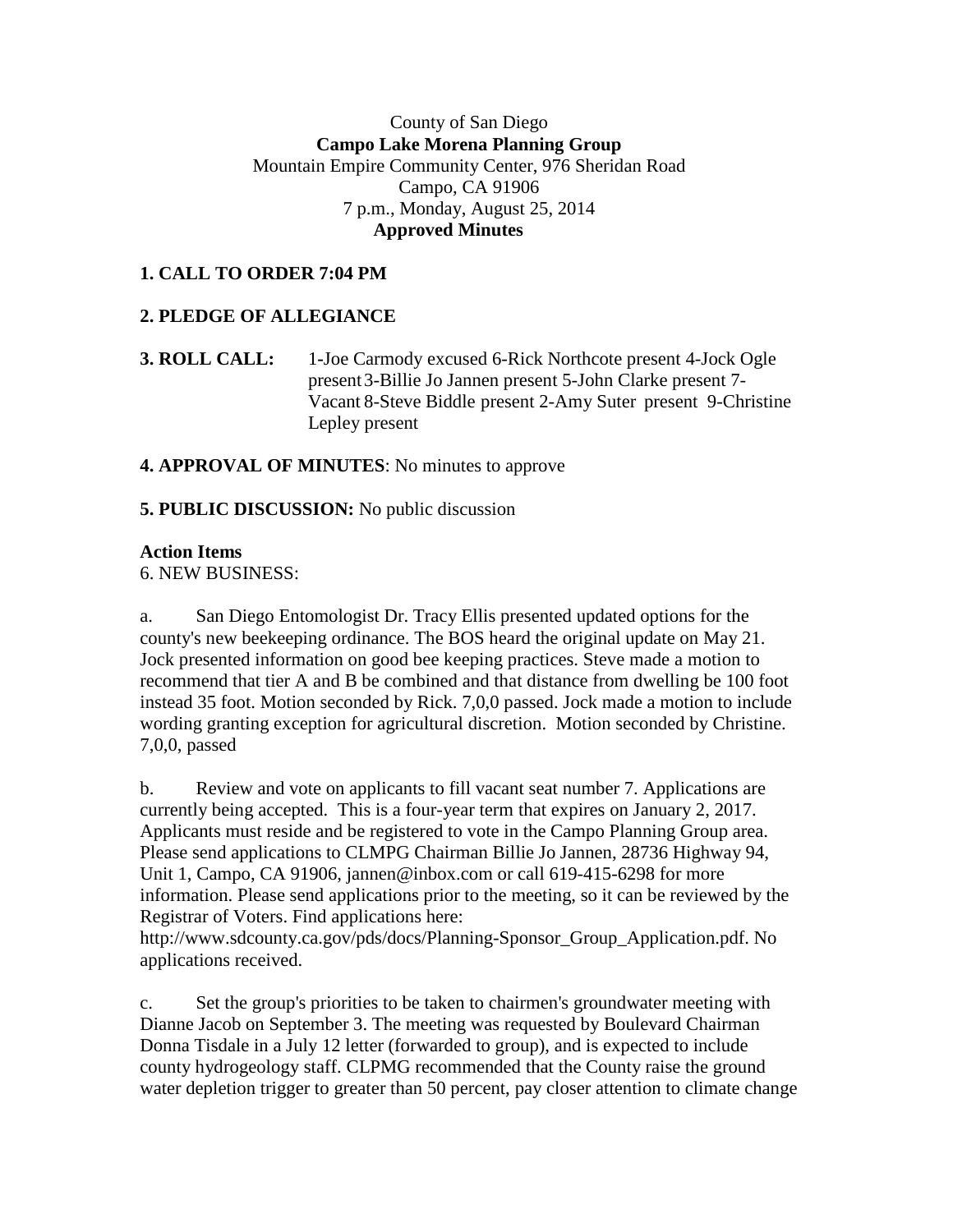and make a realistic plan on actions to be taken if the aquifer meets the depletion trigger. 7,0,0.

## 7. OLD BUSINESS:

a. Standing Subcommittee reports:

1. Groundwater, John Clarke: Status of state groundwater sustainability legislation and local impacts of state emergency water regulation. Larry Johnson reported that in addition to SB 1168, there is another ground water bill, SB 1179, that is also under consideration in Sacramento a second bill was attached to 1168.

2. Sewer and Septic, Joe Carmody. No discussion.

3. Community Economic Impacts, Steven Biddle reported that the Subway sandwich shop is under the ownership of Doug Wright and he will be hiring an additional 4 employees and the store will be open 24 hours. Debbie Benjamin has opened a malt shop in Lake Morena which has created jobs.

4. Traffic and Public Safety, Jock Ogle reported that the judge will be making decision on placing a sexual predator in the community on September 2, 2014.

b. Camp Lockett Committee Report: Larry Johnson, chairman, reported on progress toward a community-based plan to promote and develop park and visitor facilities on the Camp Lockett footprint.

# 8. CORRESPONDENCE AND ANNOUNCEMENTS

a. The Star Ranch vesting and landscape architecture maps will be available for public perusal at all of our meetings. The map package consists of 23 pages of fullsized maps. The environmental impact statement is expected to be released in late summer, according to the county planner on the project.

b. Lawsuit against San Diego County, Endangered Habitats League, Donna Tisdale and others: Greg Lansing and various corporate entities owned by him are suing for various alleged damages because he did not get permission to build an initial proposal for over 2,000 homes in Boulevard, and a subsequent attempt to get a contract from an industrial solar company. (forwarded to group).

c. San Diego County will hold a series of meetings to get public input on its fiveyear plan to set funding priorities and an annual plan to create affordable housing opportunities, assist low-income residents, and improve neighborhoods in the County's unincorporated areas: In addition, applications are open to apply for next year's Community Development Block Grant (CDBG) funds for the unincorporated areas. The application deadline for next year's CDBG funds is October 24, 2014. Meeting will be held in Fallbrook, Ramona, Lincoln Acres, Spring Valley and online. The public is also invited to fill out the county's community needs survey online at https://www.cosdfeedback.com/se.ashx?s=5A22C6494DC1A2CA Interested community members can contact any CLMPG member for further specifics. (forwarded to group)